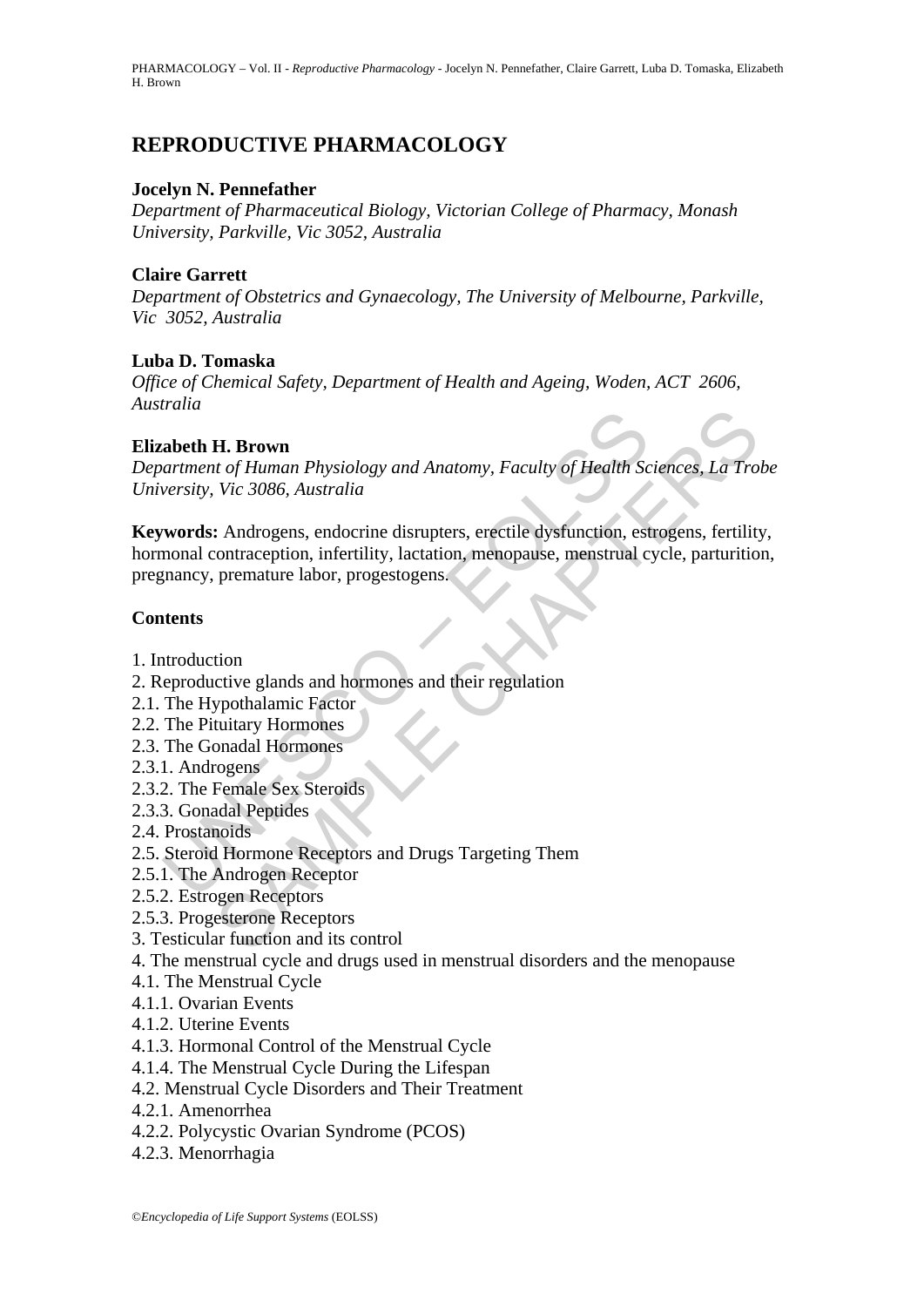4.2.4. Dysmenorrhea

4.2.5 .Endometriosis

4.3. Management of the Menopause and Disorders Associated with the Menopause with Hormonal Products (HRT)

- 5. Fertility and conception
- 5.1. Hormonal Contraception
- 5.1.1. The Combined Oral Contraceptive Pill
- 5.1.2. Progestogen-only Methods of Contraception
- 5.1.3. Hormonal Contraception for Men
- 5.2. Drugs used in Erectile Dysfunction
- 5.3. Management of Infertility
- 6. Pregnancy and Parturition, Lactation and Pharmacological Interventions
- 6.1. Drug Treatments in Pregnancy
- 6.2. Induction of Labor
- 6.3. Pain Relief in Labor
- 6.4. Management of Third Stage of Labor
- 6.5. Drugs used in Premature Labor
- 6.6. Drugs Modifying Lactation

Induction of Labor<br>
Pain Relief in Labor<br>
Management of Third Stage of Labor<br>
Drugs used in Premature Labor<br>
Drugs Modifying Lactation<br>
Environmental and other non-therapeutic agents affecting<br>
elopment (EDs)<br>
Exposure to ion of Labor<br>
elief in Labor<br>
used in Premature Labor<br>
used in Premature Labor<br>
Modifying Lactation<br>
menntal and other non-therapeutic agents affecting reproduction<br>
ture to EDs<br>
mism of Action<br>
uses of Potential EDs<br>
eles 7. Environmental and other non-therapeutic agents affecting reproduction and development (EDs)

- 7.1. Exposure to EDs
- 7.2. Mechanism of Action
- 7.3. Effects of EDs
- 7.4. Do Xenoestrogens and Other EDs Pose a Risk to Human Health?
- 7.5. Examples of Potential EDs
- 7.5.1. Phytoestrogens
- 7.5.2. Phthalates
- 7.5.3. Vinclozolin
- 8. Conclusion
- Acknowledgements
- **Glossary**

Bibliography

Biographical Sketches

#### **Summary**

This chapter presents an outline of reproductive pharmacology, an important subject with applications in all aspects of reproductive and sexual health.

Glands of importance in sexual development and reproduction include the gonads, the pituitary gland, and, in pregnancy, the feto-placental unit. Their function is regulated by hypothalamic, anterior pituitary or placental peptides. A number of pharmacological agents are used to modify or manipulate the release and actions of the hormones produced by these glands, and in replacement treatments for hormonal deficiencies.

Section 2 focuses on these glands, the hormones they produce and the receptors at which these hormones act. Also discussed are the receptors for prostanoids of known importance in reproductive function.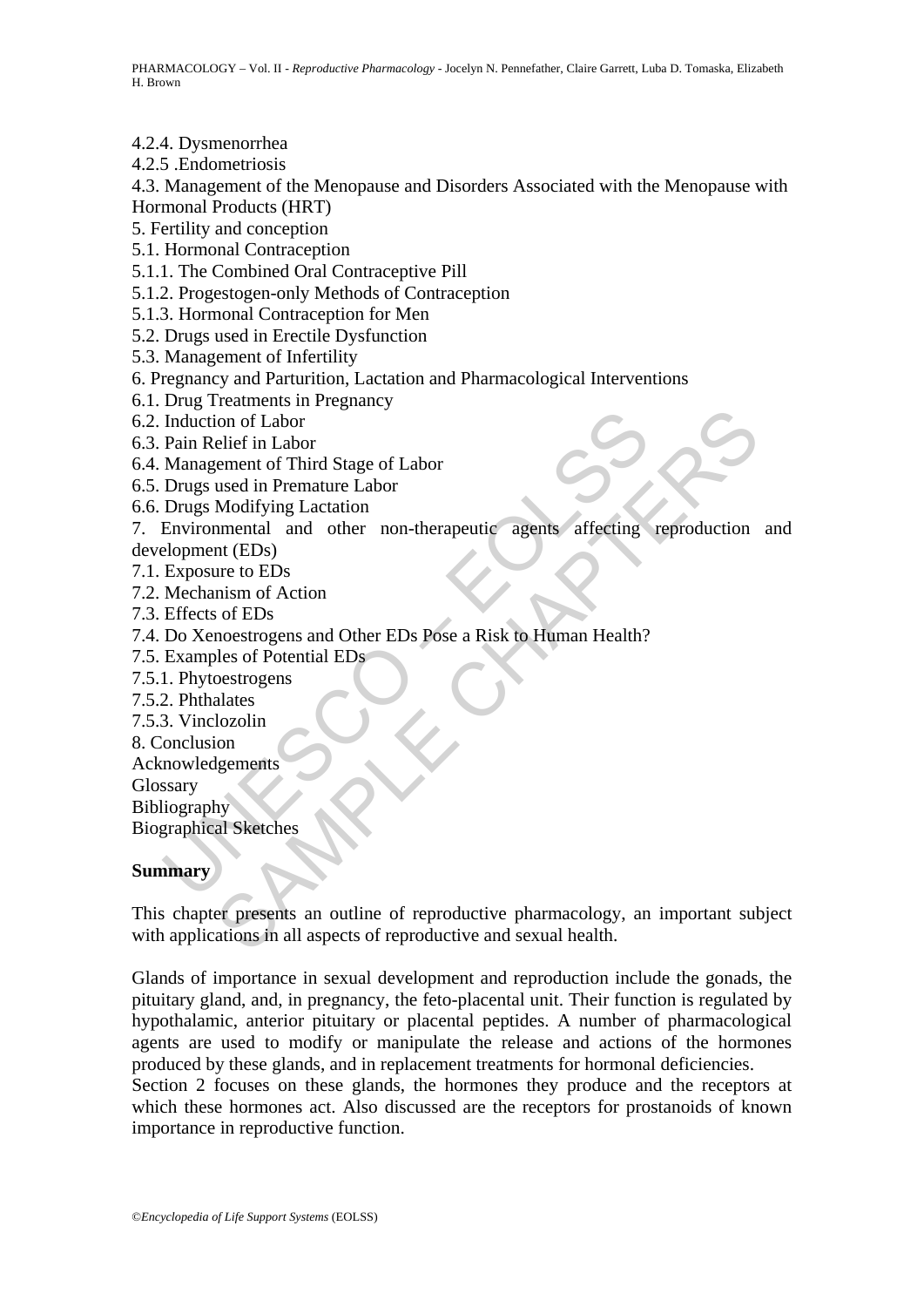Section 3 comprises a brief overview of the hormonal control of testicular function.

The menstrual cycle is a cycle of interdependent ovarian, uterine and hormonal changes, and a time of transient fertility. There are numerous menstrual cycle disorders which lead to significant health and economic costs. Treatment of these disorders depends heavily on the use of endocrine drugs. Pharmacological interventions can also be used for the control of fertility, with contraception, or for management of some infertile couples. Sections 4 and 5 focus on the menstrual cycle, its disorders and treatment, and drugs affecting fertility and conception. The use of hormonal agents in management of some symptoms associated with the menopause is also addressed.

Section 6 is concerned with the use of drugs in pregnancy, parturition and lactation.

A variety of environmental agents pose a potential threat to the reproductive health of women and the health of the developing fetus. In pregnancy, both the mother and the unborn baby are at risk, due to increased sensitivity of both to these agents. Section 7 deals with endocrine disrupting chemicals, their actions and our likelihood of exposure to them, and gives examples of three such chemicals and Section 8 finally concludes this chapter with a few remarks.

# **1. Introduction**

ariety of environmental agents pose a potential threat to the reputer<br>nen and the health of the developing fetus. In pregnancy, both to<br>mon baby are at risk, due to increased sensitivity of both to these<br>s with endocrine d of environmental agents pose a potential threat to the reproductive healt<br>the health of the developing fetus. In pregnancy, both the mother and<br>you are at risk, due to increased sensitivity of both to these agents. Section Reproductive pharmacology is an area which has flourished since approximately the middle of the twentieth century. Reliable pharmacological control of human fertility has resulted in far-reaching changes in the lives of individuals and communities where it is available. Many of the improvements in maternal and infant morbidity and mortality are due to pharmacological interventions where they are within the reach of the people. Increasing specificity of treatments for the various disorders and discomforts of reproductive system function has increased the quality of life of many women, and reduced health and economic costs. Treatment of infertility shows increasing success: this is a growing industry which often now relies on specific pharmacological intervention. Reproductive pharmacology is a vast topic with applications in all aspects of reproductive and sexual health.

# **2. Reproductive Glands and Hormones and Their Regulation**

A number of the hormones of importance in reproduction and development are shown in Figure 1 and Table 1.

Endocrine glands of importance in sexual development and reproduction in males and females include the gonads and the pituitary gland. Their function is regulated by peptides including gonadotrophin releasing hormone (GnRH) formed in the hypothalamus. The effects produced by the hormones they release depend on several factors including the nature of the target tissues and the receptors present in those tissues. For example, in the uterus the sex steroid estrogens affect the growth of the endometrium while in hypothalamus they affect the release of GnRH. The receptors for hormones may be located on cell membranes or in the cytoplasm or nucleus. In the former case the actions usually occur more rapidly compared to the latter in which the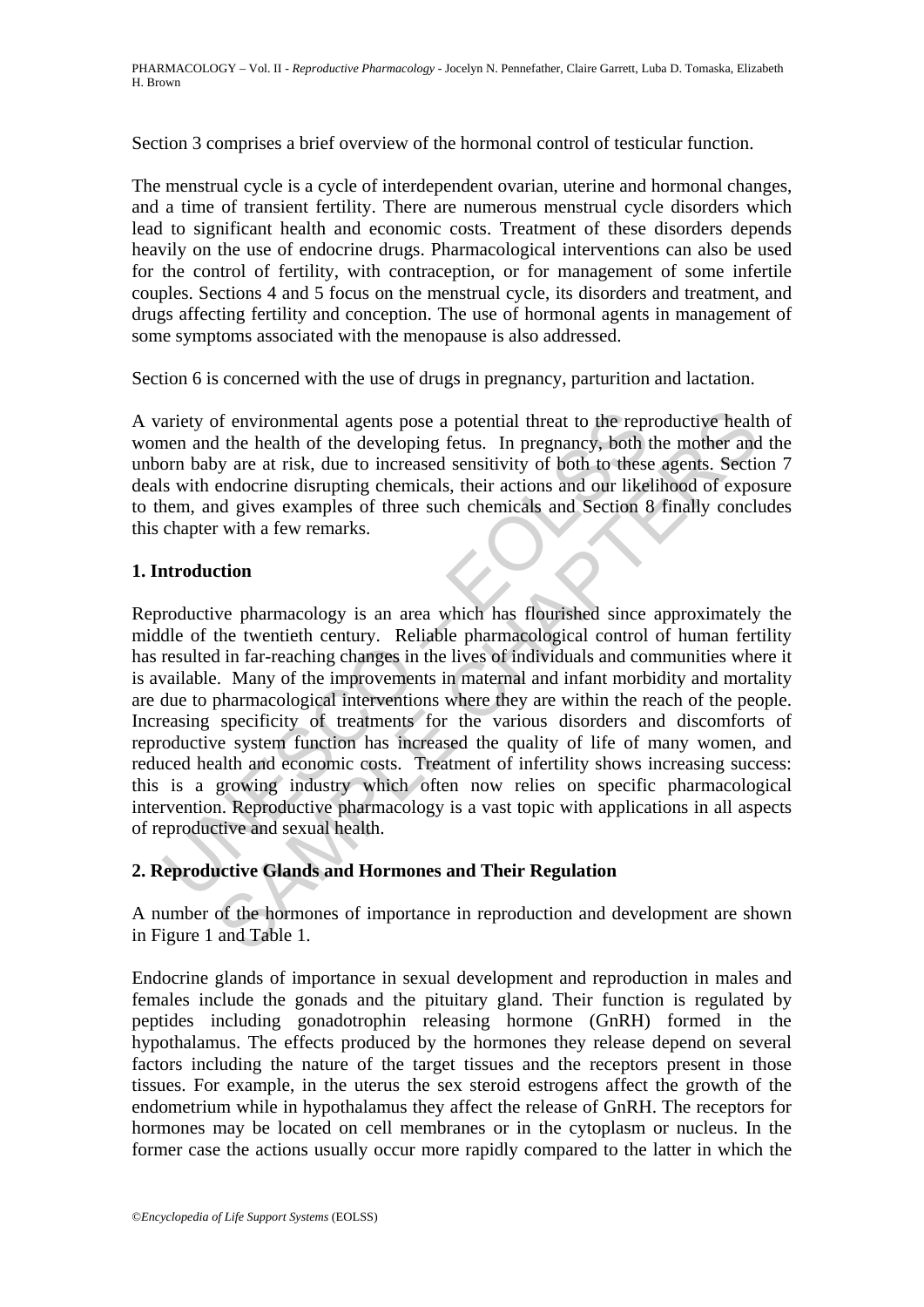activation of the nuclear receptor leads to the formation of proteins. Different cells may produce the same hormones, for example the feto-placental unit in pregnancy can, like the ovary, produce estrogens and progesterone as well as a gonadotrophin, human chorionic gonadotrophin (hCG) which can exert similar actions to those of luteinizing hormone (LH).



Figure 1. Formulae and sequences of some hormones of importance in reproductive function

| <b>Hormone</b>      | Main Origin            | Role                            |
|---------------------|------------------------|---------------------------------|
| Testosterone        | Leydig cells in testes | Development of male             |
|                     |                        | reproductive tract and sexual   |
|                     |                        | behavior, spermatogenesis,      |
|                     |                        | stimulation of bone and         |
|                     |                        | muscle mass                     |
| Dihydro-            | Formed in androgen     | Masculinization of external     |
| testosterone        | target tissues by      | genitalia, body and facial hair |
|                     | action of 5-alpha-     | development, maintenance of     |
|                     | reductase on           | accessory reproductive tract    |
|                     | testosterone           | tissues, e.g. prostate          |
| Estradiol $17\beta$ | Developing follicle    | Development of female           |
|                     | and corpus luteum of   | reproductive tract and          |
|                     | ovary                  | secondary sex characteristics.  |
|                     |                        | Feedback regulation of release  |
|                     |                        | of GnRH from hypothalamic       |
|                     |                        | neurones, oogenesis,            |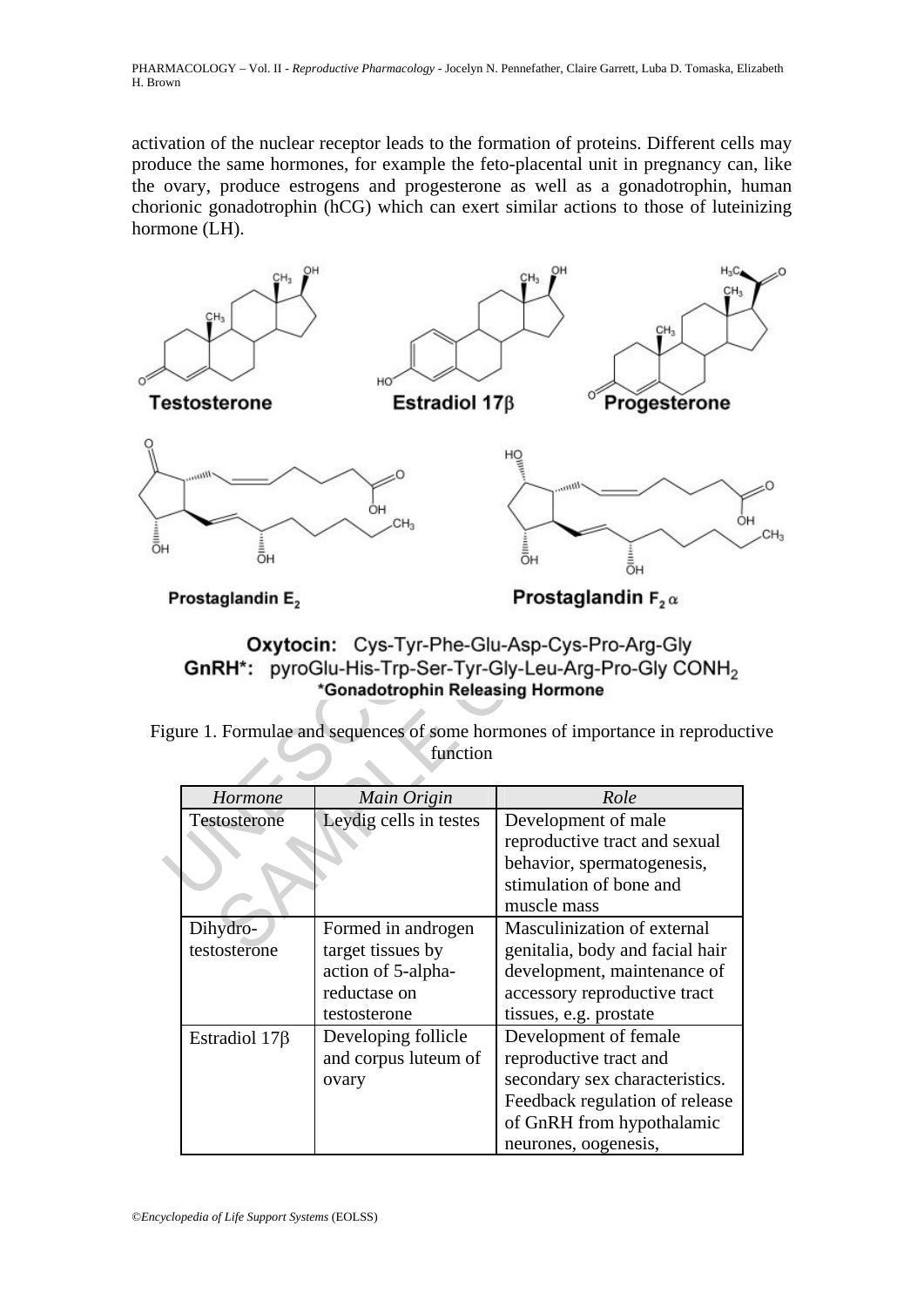| The feto-placental<br>unit in pregnancy<br>Ovarian corpus<br>luteum, and placenta<br>Gonadotroph<br>(basophil) cells of | endometrial proliferation,<br>development of mammary<br>tissue in pregnancy<br><b>Essential in pregnancy</b><br>maintenance<br>Promotes secretory<br>endometrium and essential in<br>pregnancy maintenance<br>Stimulates ripening of ovarian |
|-------------------------------------------------------------------------------------------------------------------------|----------------------------------------------------------------------------------------------------------------------------------------------------------------------------------------------------------------------------------------------|
|                                                                                                                         |                                                                                                                                                                                                                                              |
|                                                                                                                         |                                                                                                                                                                                                                                              |
|                                                                                                                         |                                                                                                                                                                                                                                              |
|                                                                                                                         |                                                                                                                                                                                                                                              |
|                                                                                                                         |                                                                                                                                                                                                                                              |
|                                                                                                                         |                                                                                                                                                                                                                                              |
|                                                                                                                         |                                                                                                                                                                                                                                              |
|                                                                                                                         |                                                                                                                                                                                                                                              |
|                                                                                                                         |                                                                                                                                                                                                                                              |
|                                                                                                                         | follicles in the female and                                                                                                                                                                                                                  |
| anterior pituitary                                                                                                      | stimulates spermatogenesis in                                                                                                                                                                                                                |
| gland                                                                                                                   | the male                                                                                                                                                                                                                                     |
|                                                                                                                         | Causes ovarian follicle rupture                                                                                                                                                                                                              |
|                                                                                                                         | in female and maintains                                                                                                                                                                                                                      |
|                                                                                                                         | corpus luteum; production of                                                                                                                                                                                                                 |
|                                                                                                                         | testosterone in Leydig cells                                                                                                                                                                                                                 |
|                                                                                                                         | Takes over function of LH                                                                                                                                                                                                                    |
|                                                                                                                         | during early pregnancy to                                                                                                                                                                                                                    |
|                                                                                                                         | maintain corpus luteum                                                                                                                                                                                                                       |
|                                                                                                                         | Development of mammary                                                                                                                                                                                                                       |
|                                                                                                                         | glands and lactation                                                                                                                                                                                                                         |
|                                                                                                                         |                                                                                                                                                                                                                                              |
|                                                                                                                         |                                                                                                                                                                                                                                              |
|                                                                                                                         | Important in labor and in milk                                                                                                                                                                                                               |
|                                                                                                                         | ejection in lactation                                                                                                                                                                                                                        |
|                                                                                                                         | Stimulates FSH and LH                                                                                                                                                                                                                        |
|                                                                                                                         | release from gonadotrophs                                                                                                                                                                                                                    |
|                                                                                                                         |                                                                                                                                                                                                                                              |
|                                                                                                                         |                                                                                                                                                                                                                                              |
|                                                                                                                         |                                                                                                                                                                                                                                              |
|                                                                                                                         | Gonadotroph<br>(basophil) cells of<br>anterior pituitary<br>gland<br>Placental villi<br>Lactotroph<br>(acidophil) cells of<br>anterior pituitary<br>gland<br>Posterior pituitary<br>gland<br>Hypothalamic<br>neurones                        |

Figure 2 illustrates the hypothalamic-pituitary-gonadal axis, the hierarchy controlling sexual development and reproduction. It shows the sites of hormone formation and release together with the feedback loops in the human. The gonads comprise the ovaries in the female and the testes in the male. These glands produce the germ cells, i.e. the eggs (*ova*) in the female (see Sections 2.3 and 4.1.1), and the sperm (*spermatozoa*) in the male (see Section 3.0). They also produce the female and male sex hormones which are formed and released in response to hormones formed in and released from cells in the anterior pituitary gland. In turn the hormones produced in the gonads can feed back and modify the formation and release of the hormones from the anterior pituitary gland either directly or indirectly by acting on the hypothalamic region of the brain, which contains neurosecretory cells that release GnRH that acts on the pituitary gland. The pituitary hormones, follicle stimulating hormone (FSH) and luteinizing hormone (LH), act directly on the gonads and others, for example oxytocin and prolactin act directly on reproductive organs including the uterus and mammary glands respectively.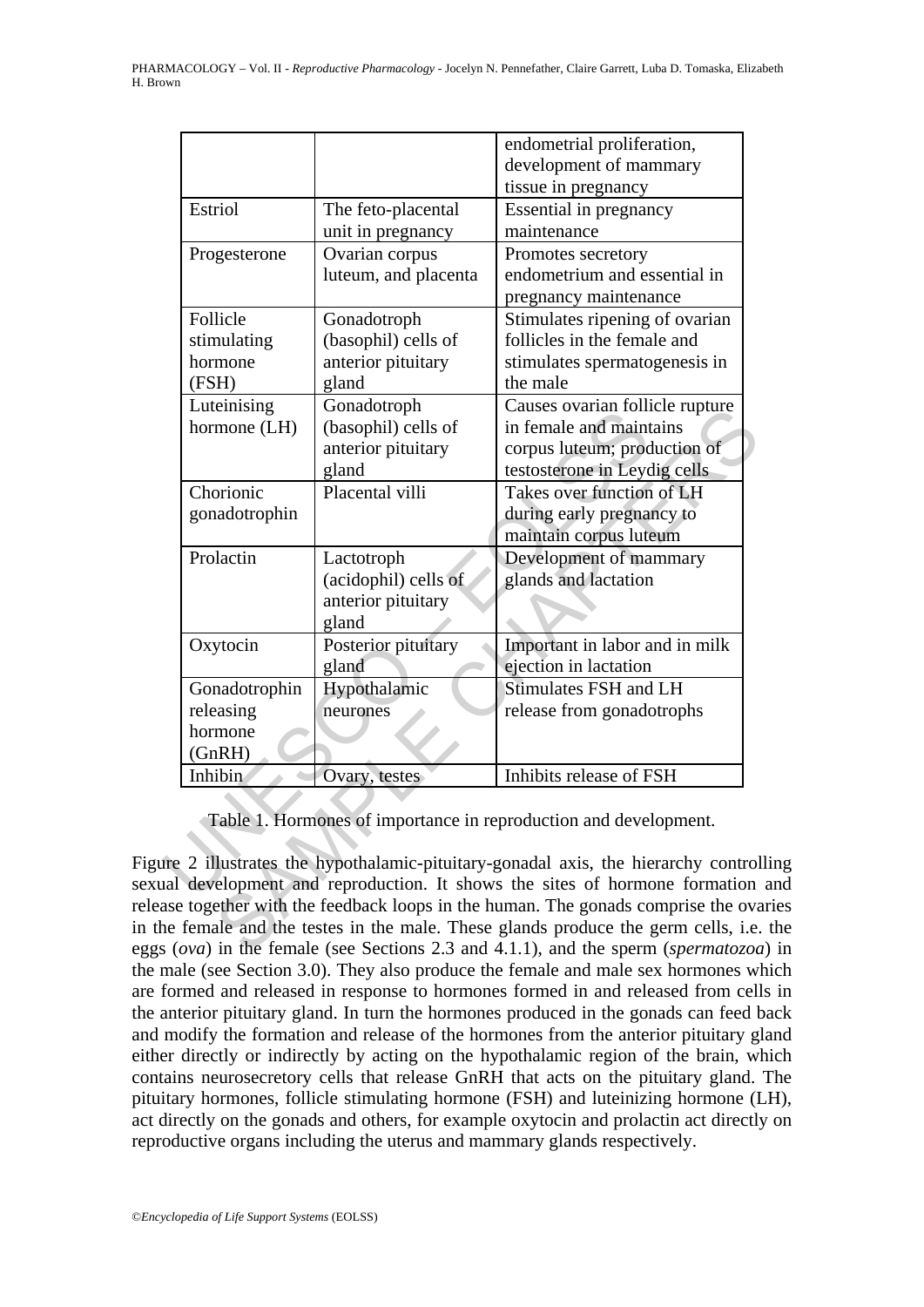



# **2.1. The Hypothalamic Factor**

GnRH is a decapeptide (see Figure 1) synthesized in the hypothalamus and transferred via the hypothalamic –hypophyseal portal system to the anterior pituitary to regulate the release of the gonadotrophins. It is formed in neurones in the arcuate and other nuclei of the median eminence. It is secreted in a pulsatile manner and regulates the release of the reproductive hormones FSH and LH from the anterior pituitary. The release of GnRH is in turn affected by circulating levels of gonadal hormones and by the central nervous system.

In mammals GnRH acts at two receptors designated Type 1 GnRHR and Type 2 GnRHR. The Type 1 receptors are expressed in pituitary gonadotrophs and regulate gonadal function. They differ from many other seven transmembrane receptors in lacking C-terminal tails. A range of synthetic agonists, including buserelin, as well as antagonists, have been developed and are used therapeutically in the management of infertility (see Section 5.3). Loss-of-function mutations in Type 1 receptors are associated with hypogonadism.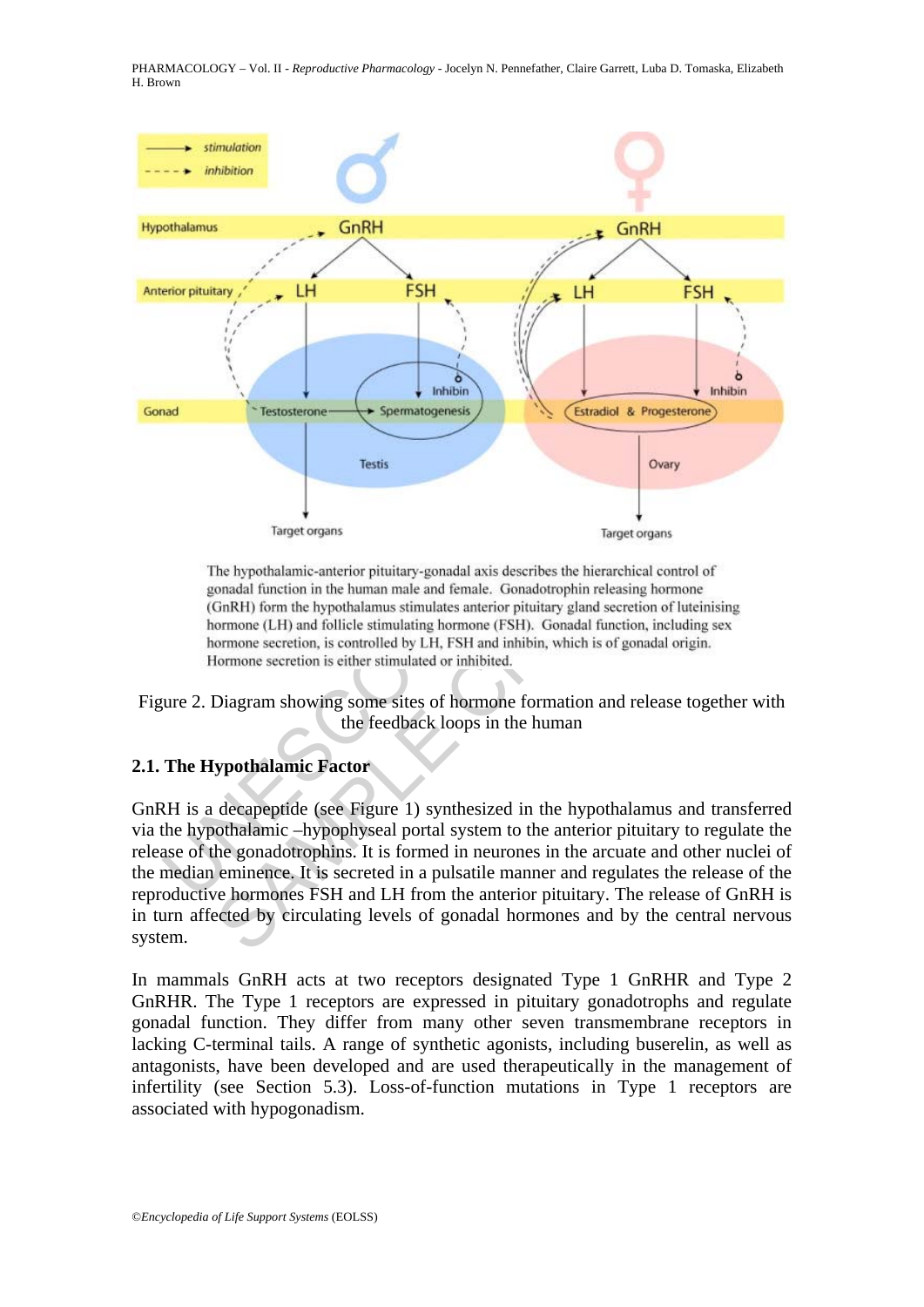# **2.2. The Pituitary Hormones**

The pituitary gland**,** situated at the base of the skull consists of two main parts, the adenohypophysis or anterior pituitary gland and the neurohypophysis or posterior pituitary gland. These regions secrete several hormones, some of which play a primary role in the regulation of gonadal function. Only the latter are discussed herein. These are the peptides FSH and LH. In the female, FSH acts on the ovary to stimulate follicle growth and hence ovum development, and LH promotes the development of the *corpus luteum*. Both act in concert to stimulate the release of sex steroids. In the male, FSH acts on the testes to stimulate the growth of sperm while LH stimulates the release of testosterone.

FSH and LH are glycoproteins with different subunits. These and the related hormone hCG, produced by the human placenta during pregnancy, are heterodimers with alpha and beta subunits, the latter dictating their selectivity. In women, release of each gonadotrophin is independently regulated. FSH and LH stimulate release; estrogens and inhibin negatively regulate FSH and LH release through an action at the hypothalamic level (Figure 2). In males the release of the two hormones is synchronous, with LH pulses greater than FSH. In females their pattern of release varies during the menstrual cycle, with preovulatory surges of both hormones occurring (see Section 4.1.3). In the menopause the levels, particularly of FSH, increase because of the lack of inhibition by ovarian hormones. Impairments in pituitary function can lead to developmental problems in both men and women.

3, produced by the human placenta during pregnancy, are heterc<br>beta subunits, the latter dictating their selectivity. In women<br>dotrophin is independently regulated. FSH and LH stimulate rele<br>bin negatively regulate FSH and uced by the human placenta during pregnancy, are heterodimers with a subunits, the latter dictating their selectivity. In women, release of ohin is independently regulated. FSH and LH stimulate release; estrogens gaintivel Pituitary and placental gonadotrophins act at specific G protein-coupled receptors on target cell surfaces. The cDNAs corresponding to the LH receptor (LHR) and to the FSH receptor (FSHR) have been cloned. Like other G-protein coupled receptors, the Nterminal extracellular portion binds the hormones, whereas the C-terminal membraneassociated portion is responsible for receptor activation. LH and FSH receptors can form functional homo- and hetero-dimers. Naturally occurring mutations in the LH/hCG receptor (R) and the FSHR have been demonstrated to produce alterations in development. One such example is in familial male precocious puberty when the LHR becomes constitutively active. The roles of the gonadotrophins and their receptors in testicular function, and the menstrual cycle and pregnancy are described in Sections 4, 5 and 6.

A third anterior pituitary hormone, prolactin, promotes mammary gland development and lactation in the female. Its role in the male remains uncertain. It is a single chain polypeptide of 199 amino acids with three disulphide bonds, formed in the lactotrophs of the anterior pituitary. Levels increase in pregnancy and in suckling mothers. It is secreted in a pulsatile fashion. The hypothalamic control is predominantly inhibitory and is mediated by dopamine. Unlike other pituitary hormones it is not subject to feedback regulation by substances in peripheral target cells, although its secretion is affected by estrogens. Its target cells include the mammary glands, where it initiates lactation in the post-partum period; it also suppresses the menstrual cycle. In nonpregnant women it plays no role in the control of ovarian function.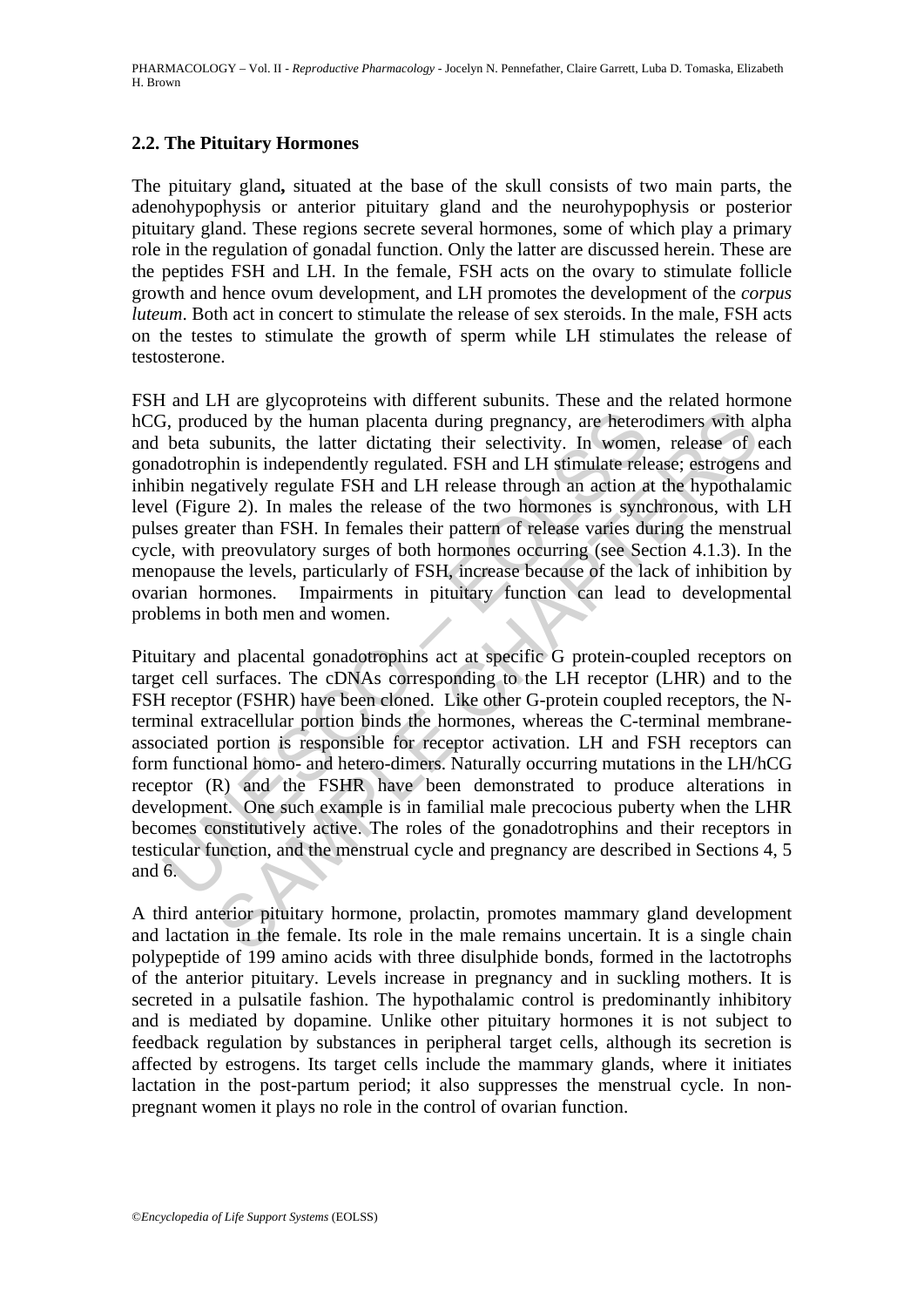The posterior pituitary gland is neural in origin and produces two hormones, antidiuretic hormone (vasopressin) and oxytocin*.* Only the latter has an established role in reproductive function playing a role in parturition (birth) and in the ejection of milk from the mammary glands. It is a decapeptide (Figure 1) with one cysteine bridge which has some similarity with arginine vasopressin (or antidiuretic hormone). Its levels peak during parturition and lactation, and increase in response to vaginal and nipple stimulation. Oxytocin is also synthesized in uterine tissues.

 Oxytocin designated OT acts at 7 transmembrane-spanning G-protein coupled receptors (7 TM receptors). It also has some action at vasopressin  $V_{1a}$ ,  $V_{1b}$  and  $V_2$  receptors;  $V_{1a}$ receptors are present in the uterus. Vasopressin, which has been implicated as playing a role in dysmenorrhea (see Section 4.0), also has action at OT receptors. Myometrial OT receptors increase under estrogen dominance and there is also an increase in their numbers during parturition. As well as mediating uterine contraction directly, oxytocin can also enhance release of prostaglandins (see Section 6.1) so indirectly facilitating parturition. In the non-pregnant human uterus, oxytocin, in contrast to vasopressin has little effect. The uses of oxytocin in obstetrics are described in Section 6. No synthetic analogues have been developed for use in obstetrics. However it has been proposed that the  $V_{1a}$  and OT receptor antagonist, atosiban, is of potential application for use as a tocolytic agent in preterm labor. Oxytocin is thought to play no important role in reproductive function in males or in non-pregnant women.

# **2.3. The Gonadal Hormones**

The state of production. As well as mediating uterine contraction<br>also enhance release of prostaglandins (see Section 6.1) so inc<br>urition. In the non-pregnant human uterus, oxytocin, in contrast<br>effect. The uses of oxytoci in the non-pregnant human uterus, experimentally in the production directly, oxythance release of prostaglandins (see Section 6.1) so indirectly facilitation. In the non-pregnant human uterus, exytocin in contrast to vasop The best understood gonadal hormones are the sex steroids, estradiol, testosterone and progesterone (Figure 1). A number of related steroids which mimic or mediate their actions are also produced in the body, while a number of synthetic steroids that mimic or modify their actions are used as pharmaceutical agents. Steroids are formed from cholesterol and thus are fat soluble and travel in the blood stream bound to plasma proteins. They must be released from these proteins to exert their biological actions. Therefore levels of these binding proteins can affect their availability for action. Ultimately the gonadal steroids in both men and women are broken down in the liver to less active and often more water soluble compounds which are either recycled or excreted from the body.

> TO ACCESS ALL THE **51 PAGES** OF THIS CHAPTER, Visit[: http://www.eolss.net/Eolss-sampleAllChapter.aspx](https://www.eolss.net/ebooklib/sc_cart.aspx?File=E6-81-22)

#### **Bibliography**

- - -

1683 Australian Medicines Handbook 2006 Australian Medicines Handbook Pty Ltd ISBN 0-9757919-23 [Therapeutic intervention for particular clinical conditions is discussed, including detailed information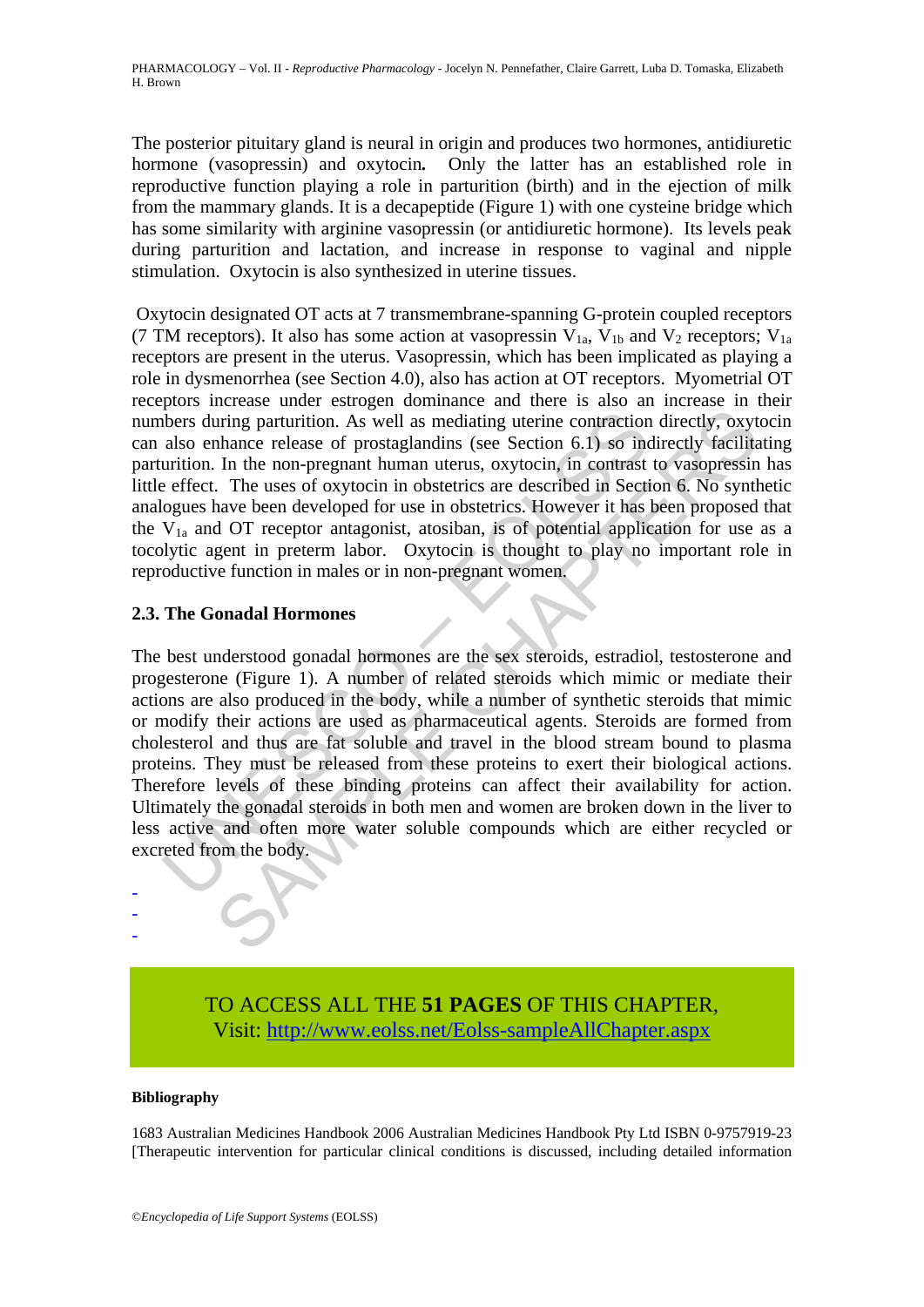about particular drugs and related drug classes, indications and contraindications for use, and factors influencing drug choice. Specific considerations, for example drug use during pregnancy or breastfeeding, are also included.]

Beral, V, Hermon, C, Kay, C et al. 1999. Mortality associated with oral contraceptive use: 25 year follow up of a cohort of 46,000 women from Royal College of General Practitioners' oral contraception study. British Medical Journal 318: 96 – 100. [A 25 year follow-up study of a cohort of 46,000 women investigating the long term safety of COCP use.]

Colborn, T., D. Dumanoski and J.P. Myers. 1996. *Our Stolen Future: Are we threatening our fertility, intelligence, and survival?: A scientific detective story.* New York: Penguin Books (http://www.ourstolenfuture.org/).

Environmental Health Criteria 225: Principles For Evaluating Health Risks To Reproduction Associated With Exposure To Chemicals (2001) A WHO publication. http://www.who.int/ipcs/publications/new\_issues/endocrine\_disruptors/en/index.html [The monograph is an overview of the major scientific principles underlying hazard identification, testing methods and risk assessment strategies in human reproductive toxicity]

Glasier, A, 2006. Chapter 159 Contraception Pp 2993 - 3004 in: Endocrinology 5<sup>th</sup> ed, Editors: DeGroot, L. J. and Jameson, J. L. Elsevier (Saunders) [This chapter provides a comprehensive review of contraceptive methods, including hormonal methods. Efficacy, compliance, discontinuation rates, contraindications and health benefits are discussed.]

Global assessment of the state-of-the-science of endocrine disruptors (2002) A WHO publication WHO/PCS/EDC/02.2

http://www.who.int/ipcs/publications/new\_issues/endocrine\_disruptors/en/print.html [This monograph provides global assessment of the current state-of-the-science relative to environmental endocrine disruption. It focuses on the global peer-reviewed scientific literature where the associations between environmental exposures and adverse outcomes have been demonstrated or hypothesized to occur via mechanisms of endocrine disruption].

isment strategies in human reproductive toxicity]<br>
ier, A, 2006. Chapter 159 Contraception Pp 2993 - 3004 in: Endocrinology  $5^d$ <br>
a. and Jameson, J. L. Elsevier (Saunders) [This chapter provides a com<br>
accretive methods, Transposition. I. Elsevier (Saudratech) Tomis happen provides a comprehension and the methods, one methods, including hormonal methods. Efficacy, compliance, discontinuation in the methods, including hormonal methods. Eff World Health Organisation: Improving Access to Quality Health Care in Family Planning: Medical Eligibility Criteria for Contraceptive Use, 3<sup>rd</sup> ed Geneva, WHO Reproductive Health and research, 2004. Available on the web at *www.who.int/reproductive-health/publications/index.htm* [This monograph provides detailed information and discussion about the contraindications for use of particular contraceptives by women who have specific conditions.]

http://www.fda.gov/womens/menopause/default.htm [Working in collaboration with the National Institutes of Health and other Department of Health and Human Services agencies, FDA has developed science-based informational materials on its latest guidance on menopausal hormone therapies.]

http://e.hormone.tulane.edu/ehormone.html [Your gateway to hormones and the environment. A very useful website that provides basic information on reproductive hormones and their regulation and contains links to discussions of endocrine disrupting chemicals.]

http://guidelines.endometriosis.org/ [The guideline has been produced by the ESHRE Special Interest Group for Endometriosis and Endometriosis Guideline Development Group, and is published in Human Reproduction 2005;20(10):2698-2704**.**]

http://www.fda.gov/cder/drug/infopage/planB/default.htm [The U.S. Food and Drug Administration (FDA) announces approval of Plan B, a progestogen–only contraceptive drug, as an over-the-counter (OTC) option for women aged 18 and older.]

http://www.unmillenniumproject.org/documents/MP\_Sexual\_and\_Reproductive\_Health\_Exec\_sum.pdf [Includes a summary of the high incidence and distribution of deaths of women in pregnancy and delivery in developing countries.]

King, JF. Flenady, VJ. Papatsonis, DNM. Dekker, GA. Carbonne, B. Calcium channel blockers for inhibiting preterm labour. Cochrane Database of Systematic Reviews. 3, 2006. [Reviews the evidence suggesting that calcium channel blockers may be better than other classes of drugs for delaying preterm labor.]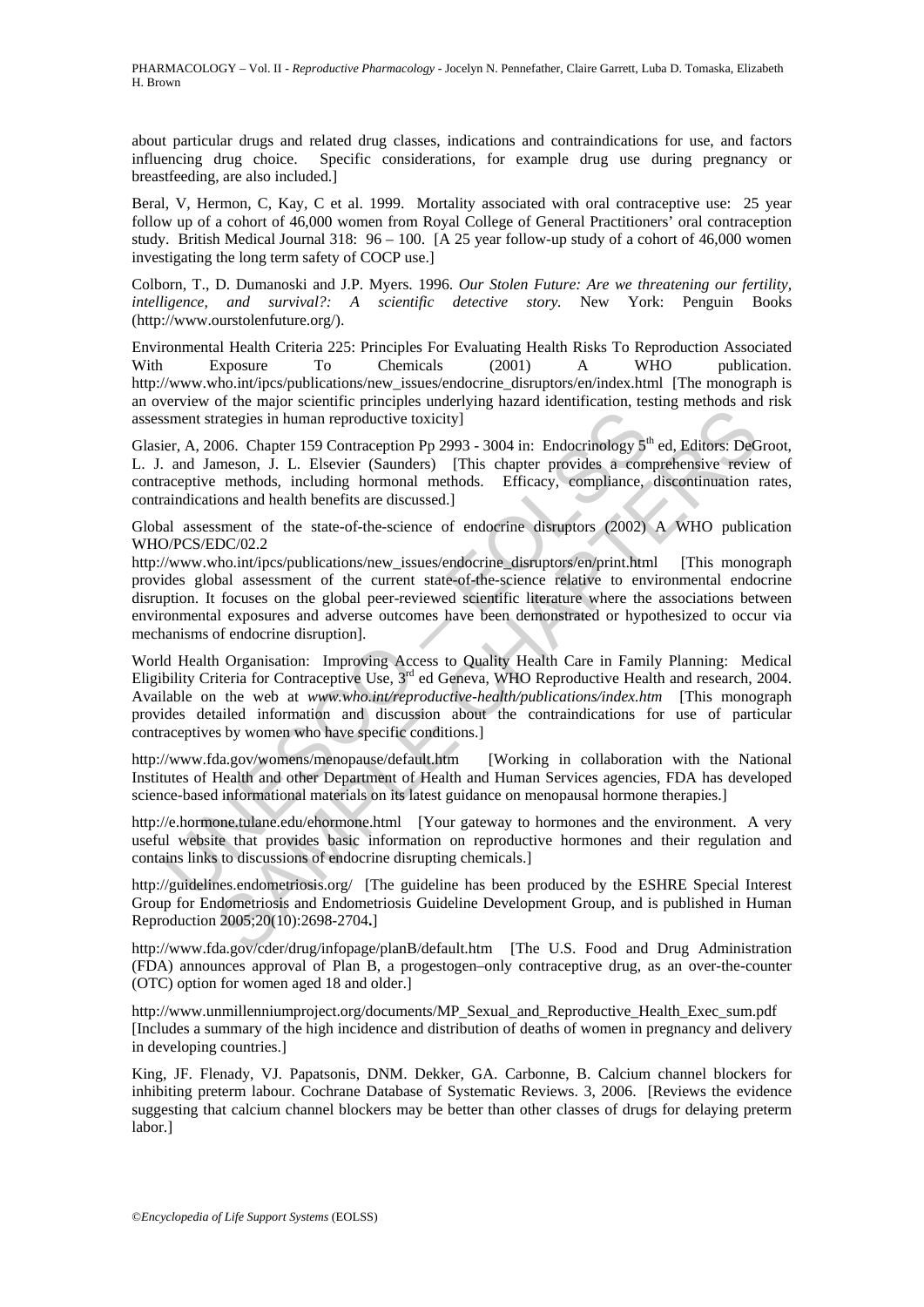Rang, HP, Dale, MM, Ritter, JM, Moore, PK "Pharmacology"5<sup>th</sup> Edition Churchill Livingstone 2003 Edinburgh

[This textbook of pharmacology discusses general principles of pharmacodynamics and pharmacokinetics. Drugs affecting particular organ systems are also addressed, including the reproductive system (chapter 29). Special topics, such as effects of pregnancy are included.]

Scientific Frontiers in developmental Toxicology and Risk assessment. National Academy press, Washington, DC (2000) [This monograph reviews recent advances in developmental biology, molecular biology and genetics, examines understanding of mechanisms of developmental toxicity and looks at new ways of assessing the large number of environmental chemicals for their potential to cause developmental toxicity.]

Titus-Ernstoff L. Troisi R. Hatch EE. Wise LA. Palmer J. Hyer M. Kaufman R. Adam E. Strohsnitter W. Noller K. Herbst AL. Gibson-Chambers J. Hartge P. Hoover RN. Menstrual and reproductive characteristics of women whose mothers were exposed in utero to diethylstilbestrol (DES). [Journal Article] International Journal of Epidemiology. 35(4):862-8, 2006 Aug. **[**An article discussing transgenerational effects of diethylstilbestrol (DES) in humans.]

Waites, GMH, 2003.Development of methods of male contraception: Impact of the World Health Organisation Task Force. Fertility and Sterility 80(1): 1-15. [This reviews methods of male contraception, including the 1990 and 1996 WHO studies of the contraceptive efficacy of hormonally induced azoospermia and oligospermia in normal men.]

#### **Biographical Sketches**

generational effects of diethylstilbestrol (DES) in humans.]<br>es, GMH, 2003.Development of methods of male contraception: Impact<br>instantion Task Force. Fertility and Sterlity 80(1): 1-15. [This review<br>acception, including t onal effects of diethylstilbestrol (DES) in humans.]<br>
1, 2003.Development of methods of male contraception: Timpact of the World H<br>
Takk Force. Fertility and Sterlity 80(1): 1-15. This reviews methods of<br>
1, including the **Jo Pennefather** is a pharmacologist, graduating with a PhD in Pharmacology from the University of Sydney in 1961. Following post doctoral appointments in London UK, Minneapolis USA and Melbourne Australia, she was appointed to a continuing academic position in the Department of Pharmacology at Monash University in 1976. Since 2000 she has held honorary appointments as Associate Professor in the Department of Obstetrics and Gynaecology, Royal Women's Hospital, University of Melbourne, and currently in the Department of Pharmaceutical Biology Victorian College of Pharmacy, Monash University.

Her interests and her publications (over 100) include research into hormonal and neural influences on the genito-urinary tract.

Dr Pennefather is a consultant to the Editorial Board of the European Journal of Pharmacology and a life member of the Australasian Society of Clinical and Experimental Pharmacologists and Toxicologists, and a retired member of the British Pharmacological and the Australian Physiological Societies. She is also a member of the Australian Federation of University Women and WISENET.

**Claire Garrett** BSc (Hons) University of Melbourne, PhD Australian National University

She has a background in physics and is currently a research fellow in the Department of Obstetrics and Gynaecology at The University of Melbourne. Her field of research is male infertility, and in particular the application of image analysis to objective assessment of human sperm morphology and prognosis of fertility.

Dr Garrett has also applied mathematical modeling techniques to a variety of biological problems, helping to quantify some interesting areas of research involving human sperm-oocyte interactions in vitro, hormone induced suppression of spermatogenesis and cervical mucus penetration by sperm. For this publication Claire has enjoyed taking on the role of illustrator.

**Luba Tomaska** is a regulatory scientist, graduating with a PhD in Immunology at the John Curtin School of Medical Research, Australian National University. She has more than a 20-year experience in regulatory toxicology, regulatory policy and risk analysis, dealing with the human risk assessment and risk management of chemical and microbiological agents, within the Australian Department of Health. In the last 10 years she has contributed to a number of the World Health Organization and other publications dealing with the methodology and assessment of risk to humans posed by chemicals.